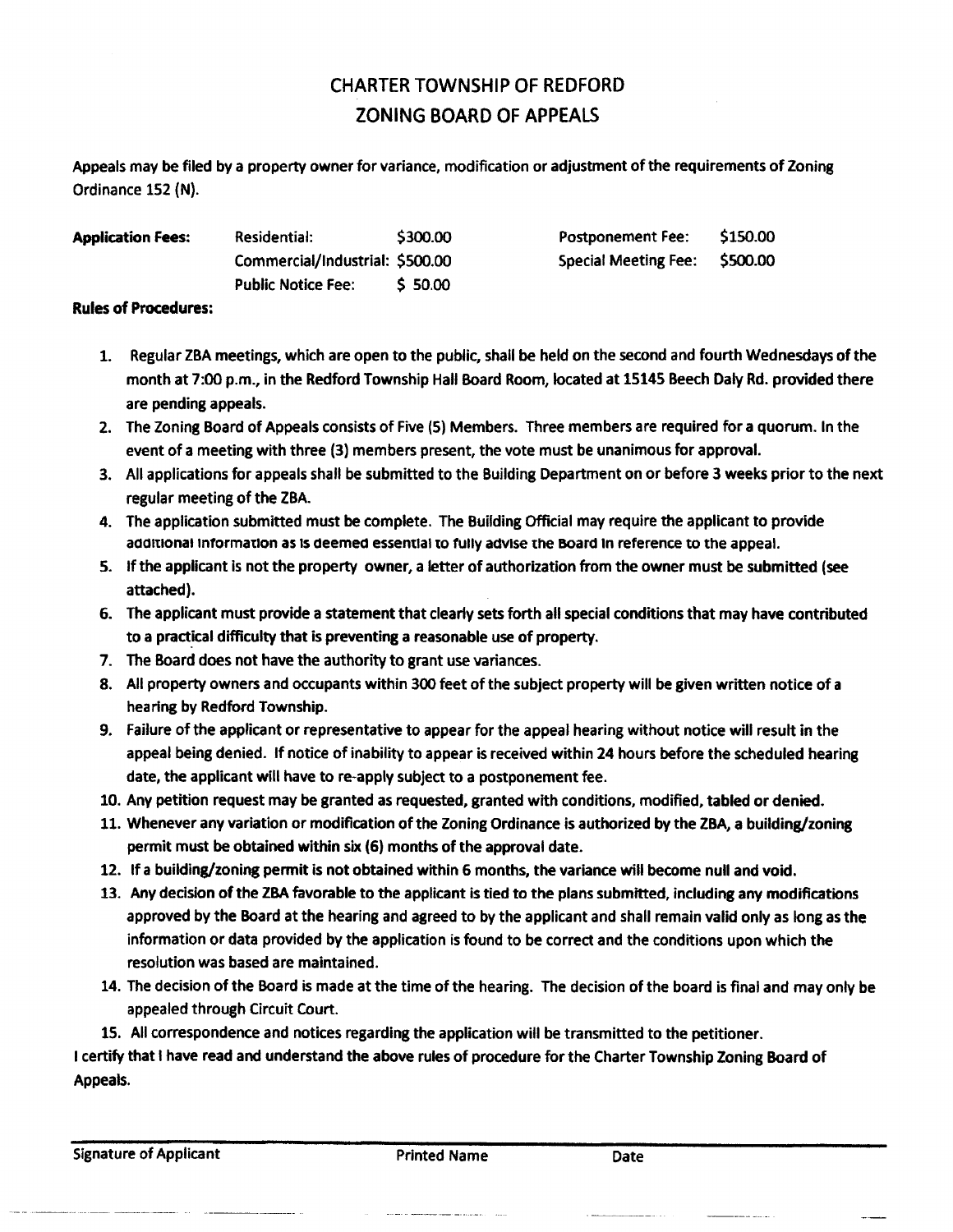

APPLICATION FOR ZONING BOARD OF APPEALS HEARING

Charter Township of Redford 12200 Beech Daly Rd. Redford Twp. MI 48239 Phone: 313.387.2680 www.redfordtwp.com

| ZBA Meeting Date ____________________ |  |
|---------------------------------------|--|
| Approved_____ With Conditions _____   |  |
|                                       |  |
|                                       |  |

## APPLICATION Fee:

| Residential:                | \$300.00 |
|-----------------------------|----------|
| Commercial/Industrial:      | \$500.00 |
| <b>Public Notice Fee:</b>   | \$50.00  |
| <b>Postponement Fee</b>     | \$150.00 |
| <b>Special Meeting Fee:</b> | \$500.00 |

NOTE: Your application will not be accepted and processed without the following:

- 1. Application must be filled out completely and signed by the property owner. The signature must be notarized, if applicant is not owner, a letter of authorization from owner is required. Proof of Ownership is required.
- 2. A copy of the property owner's driver's license
- 3. A copy of a survey of the property showing exact measurements and location of what you are proposed. NOTE: You are responsible for submitting a copy with this application, even if you previously submitted a copy to the building dept. In addition if you are submitting a copy larger than 11" **X** 17", you must provide eight (8) copies:
- 4. Photograph(s) of the location.
- 5. Signed acknowledgment of the ZBA's Rules of Procedure
- 6. Application fee: cash or check/money order payable to "Charter Township of Redford."